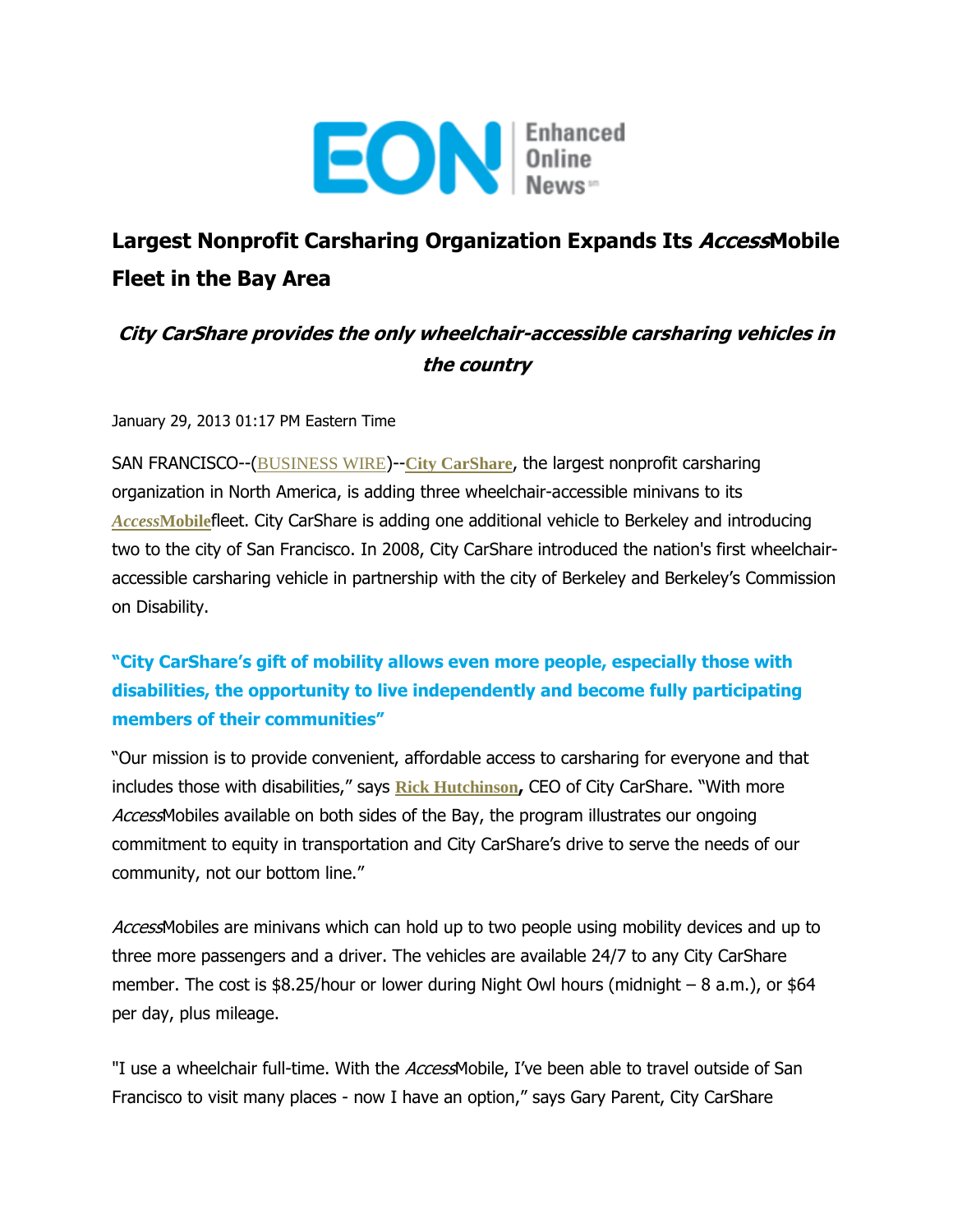member since 2010. "If I see something I'd like to do or a place I'd like to go, there's nothing stopping me. That feeling is priceless."

For people with disabilities, the *Access*[Mobile](http://cts.businesswire.com/ct/CT?id=smartlink&url=https%3A%2F%2Fwww.citycarshare.org%2Fplans-pricing%2Findividualshouseholds%2Fplan-details%2Faccess-mobile%2F&esheet=50546339&lan=en-US&anchor=AccessMobile&index=4&md5=8fa43f6d19e45adc3b54e941faddf148) program increases independence and the ability to travel off the mass transit and para-transit grid for trips, without the costs of owning an expensive wheelchair-accessible vehicle.

To see the program's impact on City CarShare members, testimonials can be viewed [here](http://cts.businesswire.com/ct/CT?id=smartlink&url=http%3A%2F%2Fwww.youtube.com%2Fwatch%3Fv%3D4ImRhvht6KU&esheet=50546339&lan=en-US&anchor=here&index=5&md5=2d857884c04fc3ac812da6341a5c3050).

"Not only has City CarShare proven to be a leader in offering green transportation, but it also is leading the way in giving people with disabilities a new way to get around," said Edwin M. Lee, Mayor of San Francisco. "This is a great step towards ensuring San Francisco is accessible to everyone."

The four *Access* Mobile vehicles are available at:

"Since our initial partnership with City CarShare four years ago, we've witnessed AccessMobile's positive impact on the lives of hundreds of City CarShare members who now have the freedom to decide where they want to go and how they want to get there," says Tom Bates, Mayor of Berkeley.

"City CarShare's gift of mobility allows even more people, especially those with disabilities, the opportunity to live independently and become fully participating members of their communities," says Dmitri Belser, President of Ed Roberts Campus.

The *Access* Mobile program's administration is supported by BART and funded by the U.S. Department of Transportation Federal Transit Administration, under the "New Freedom" grant. The program is made possible through the support of several organizations including the City of Berkeley's Commission on Disability, the San Francisco Mayor's Office on Disability, Bay Area Transit (BART), the Ed Roberts Campus and the Center for Independent Living.

For more information, visit [www.citycarshare.org](http://cts.businesswire.com/ct/CT?id=smartlink&url=http%3A%2F%2Fwww.citycarshare.org%2F&esheet=50546339&lan=en-US&anchor=www.citycarshare.org&index=6&md5=9fa100acbf46d76be893d5ebdfa1711a). Follow City CarShare on [Facebook](http://cts.businesswire.com/ct/CT?id=smartlink&url=https%3A%2F%2Fwww.facebook.com%2FCityCarShare&esheet=50546339&lan=en-US&anchor=Facebook&index=7&md5=4ca06abec686af7fdef1ac7af345bea7) and [Twitter](http://cts.businesswire.com/ct/CT?id=smartlink&url=http%3A%2F%2Ftwitter.com%2F%23%21%2FcityCarShare&esheet=50546339&lan=en-US&anchor=Twitter&index=8&md5=ef279af45e20eee1ac188ff62f087b33) and [Google+](http://cts.businesswire.com/ct/CT?id=smartlink&url=https%3A%2F%2Fplus.google.com%2F104119874132417405282%2Fposts&esheet=50546339&lan=en-US&anchor=Google%2B&index=9&md5=ec88c80291a36bdb6cda17a0e77fdf59).